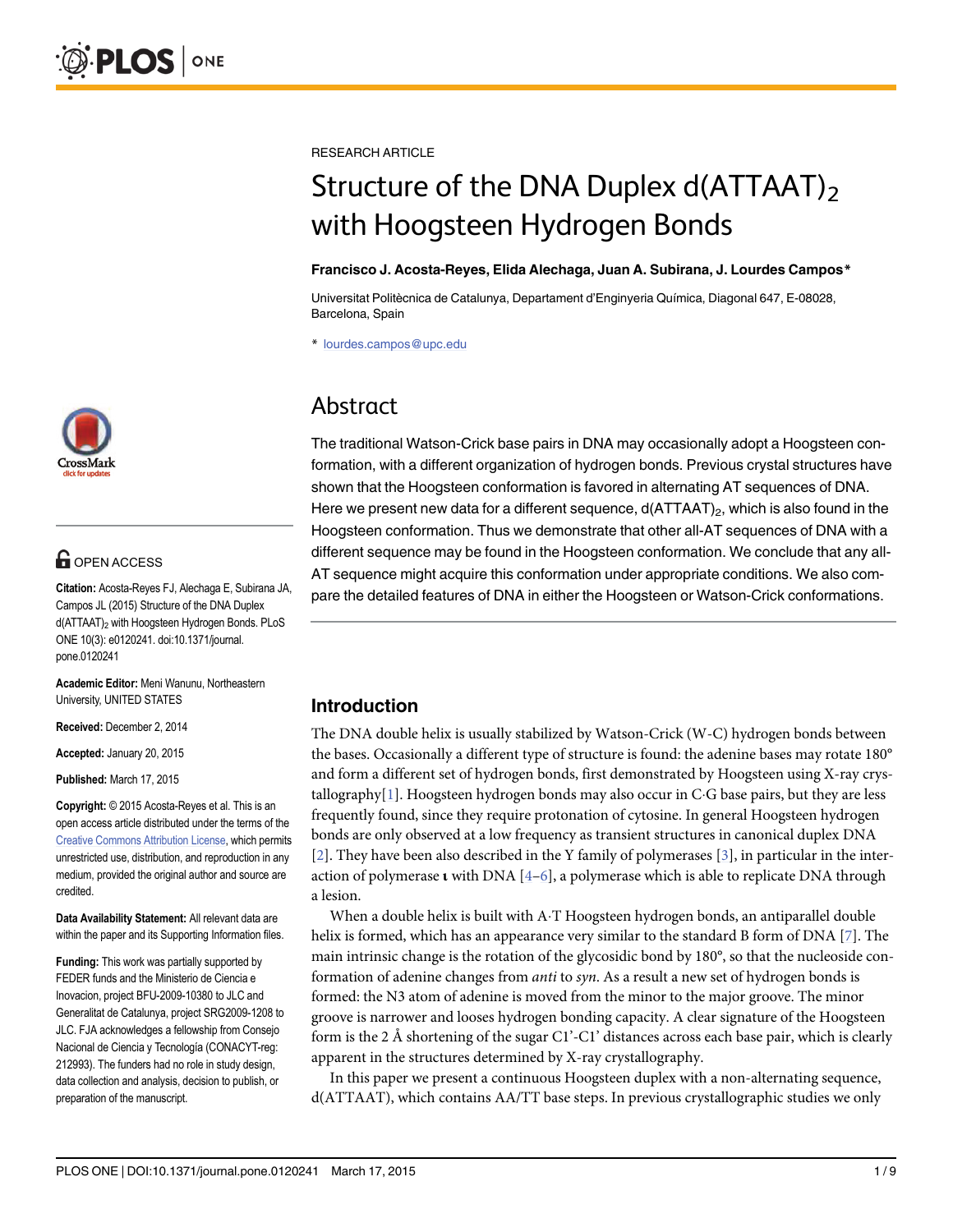<span id="page-1-0"></span>

Competing Interests: The authors have declared that no competing interests exist.

found the Hoogsteen conformation in alternating AT DNA sequences [\[7](#page-8-0)–[9](#page-8-0)], whereas most mixed sequence all-AT DNAs only gave W-C structures [[10](#page-8-0)]. Our results indicate that it should be possible to find long stretches of all-AT DNA in the Hoogsteen conformation under appropriate conditions.

The availability of these new data, together with those previously available, allows us to study in more detail the structural features of Hoogsteen DNA, which may help to determine its eventual biological role. It is known that AT base pairs predominate in the non-coding regions of the genome  $[11]$  $[11]$ . Thus Hoogsteen DNA may play a structural role in the genome, a question which we will analyze in this paper. We will also compare in detail the main features of all-AT DNA in either the Hoogsteen or W-C conformations.

#### Materials and Methods

The oligonucleotide d(ATTAAT) was synthesized at the Pasteur Institute as the ammonium salt on an automatic synthesizer by the phosphoramidite method. It was purified by gel filtration and reverse–phase HPLC.

Hexagonal prism shaped crystals of the oligonucleotide were grown by vapor diffusion at 286 K, using the hanging-drop method. The concentrations in the drop were as follow: 0.8mM oligonucleotide, 20mM sodium cacodylate buffer (pH = 6.5), 3mM spermine, 100mM N-ethylaniline hydrochloride and 5% methyl-pentanediol (MPD), equilibrated against a reservoir with 30% MPD. Crystals appeared after 2 months.

Crystals were flash-cooled in liquid nitrogen (100K) and stored until data collection. The MPD in the crystallization medium works as a cryoprotectant.

X ray diffraction data were collected in the BM16 line at ESRF, with a resolution up to a 3 Å, at 100K,  $\lambda = 0.9761$  Å and  $\varphi = 1.5^{\circ}$ . Data processing, indexing and scaling was done with the programs XDS and Xscale [\[12\]](#page-8-0). The structure was solved by molecular replacement with the Phaser program [\[13\]](#page-8-0) with two and a half DNA duplexes in the asymmetric unit. Restrained maximum likelihood refinement was done with the program Refmac [\[14](#page-8-0)]. Final crystallographic data is reported in [Table 1.](#page-2-0) Details of Structure resolution and Refinement are given in the Supporting Information. Coordinates were deposited in the PDB data file, code 2QS6.

#### **Results**

#### Structural features of d(ATTAAT)

The presence of N-ethyl-aniline hydrochloride in the crystallization conditions was suggested by the observation that the Hoogsteen duplexes previously studied [[7](#page-8-0)–[9\]](#page-8-0) had thymine bases in the minor groove: the hydrophobic ethyl-aniline might play a similar role. However we did not detect any trace of ethyl-aniline in the minor groove. Also crystallization trials with this solvent and other all-AT DNA sequences did not yield any useful crystals.

In the crystal the molecules are organized as columns of stacked duplexes, which are packed in a pseudo-hexagonal lattice. Attempts to solve the structure in the W-C conformation were not successful, as it is described in the Supporting Information. Views of the structure are pre-sented in [Fig. 1](#page-3-0) and in the Supporting Information (see  $S1$  Fig.). The electron density map of base pairs could be matched with the bases in the Hoogsteen conformation. Furthermore the average distance between the sugar C1' atoms was short as expected. One of the most significant differences between W-C and Hoogsteen base pairs is precisely the shorter value of the C1'-C1' distance in each base pair, as shown in [Table 2.](#page-3-0)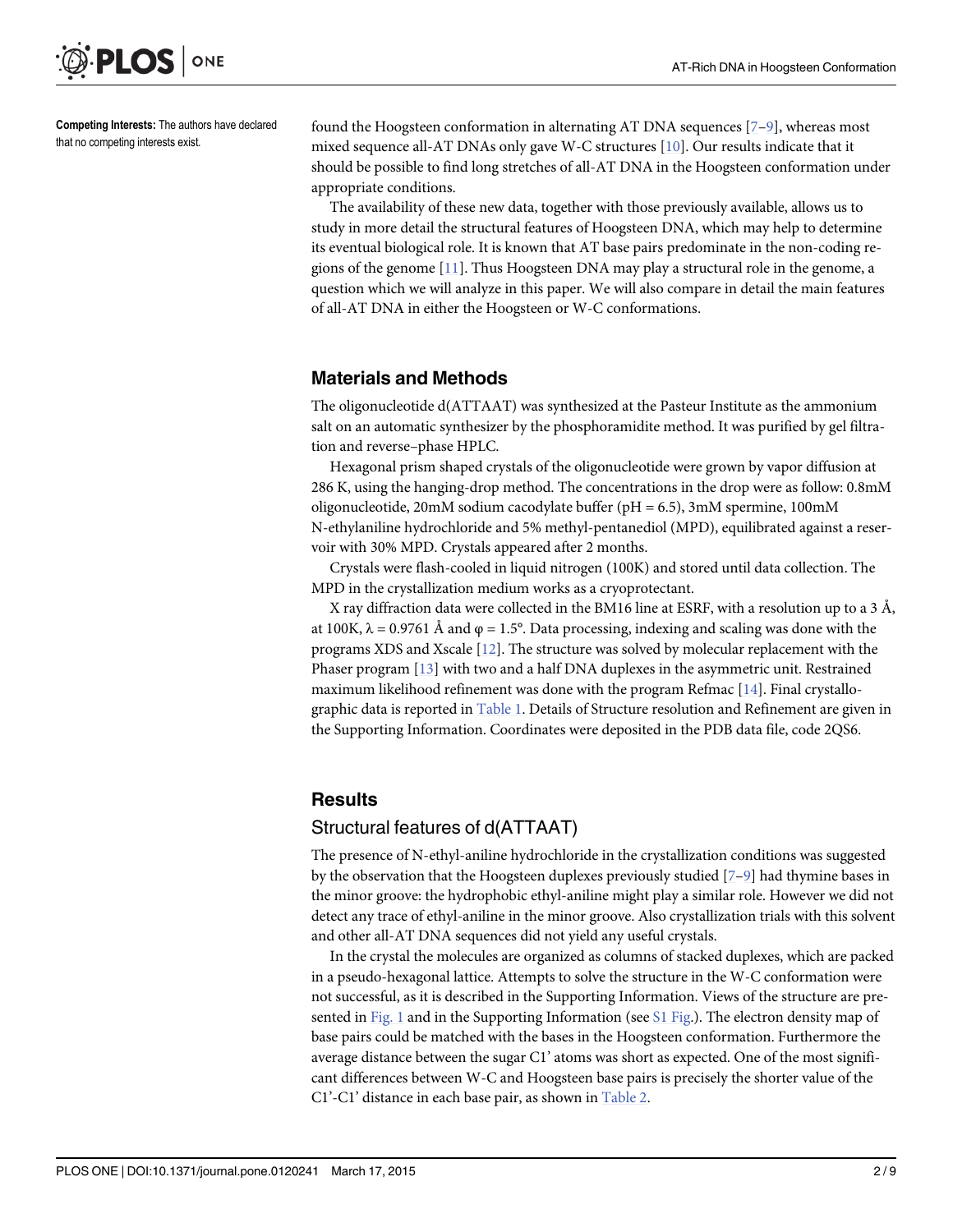| Wavelength (Å)                               | 0.9761                                    |  |  |
|----------------------------------------------|-------------------------------------------|--|--|
| Resolution range (Å)                         | 33.14-3.13 (3.32-3.13)                    |  |  |
| Space group                                  | C <sub>121</sub>                          |  |  |
| Unit cell $(a, b, c, \alpha, \beta, \gamma)$ | 24.76, 42.90, 99.42, 90.0°, 90.04°, 90.0° |  |  |
| <b>Total reflections</b>                     | 7048 (7048)                               |  |  |
| Unique reflections                           | 1 888 (279)                               |  |  |
| <b>Multiplicity</b>                          | 3.7(3.8)                                  |  |  |
| Completeness (%)                             | 99.6 (99.3)                               |  |  |
| Mean I/sigma(I)                              | 7.48(1.88)                                |  |  |
| <b>Wilson B-factor</b>                       | 141.89                                    |  |  |
| $R_{\rm meas}$                               | 0.125(0.254)                              |  |  |
| CC <sub>1/2</sub>                            | 0.985(0.96)                               |  |  |
| $CC*$                                        | 0.996(0.99)                               |  |  |
| $R_{work}$ / $R_{\text{free}}$               | 0.146 / 0.199                             |  |  |
| Number of non-hydrogen atoms                 | 600                                       |  |  |
| RMS(bonds)                                   | 0.009                                     |  |  |
| RMS(angles)                                  | 1.25                                      |  |  |
| Average B-factor                             | 138.5                                     |  |  |
|                                              |                                           |  |  |

#### <span id="page-2-0"></span>[Table 1.](#page-1-0) Crystallographic data for d(ATTAAT).

Details of Structure resolution and Refinement are given in the Supporting Information.

doi:10.1371/journal.pone.0120241.t001

#### Internal features of Hoogsteen duplexes

The main features of the Hoogsteen conformation were already analyzed in detail in a previous publication [\[7](#page-8-0)]. It was found that the overall features of the double helix are strikingly similar in both, in spite of the shorter C1'-C1' distance in the Hoogsteen conformation. The minor groove is narrow, but similar to all-AT W-C duplexes, due to a different position of the helical axis.

The availability of the new Hoogsteen structure for  $d(ATTAAT)$ , together with other complete  $[7-9]$  $[7-9]$  $[7-9]$  $[7-9]$  $[7-9]$  or partial  $[15]$  structures, allows a more detailed comparison of the Hoogsteen and W-C conformations, as presented in [Fig. 2](#page-4-0) and in [Table 2.](#page-3-0) It is apparent that the AT and AA/ TT base steps have similar values of the  $\omega_i$  twist angle in both conformations. Stacking is also similar, with a poor stacking of thymines in both  $AA/TT$  base steps ( $Fig. 2$ ). In the case of the AT base step, the Hoogsteen/W-C stacking found in one case [[15](#page-8-0)] is also similar.

The main conformational difference between the two conformations is found in the TA base step, which presents significantly different  $\omega_i$  twist values [\(Table 2\)](#page-3-0). Also stacking is very poor in the W-C case [\(Fig. 2\)](#page-4-0). This difference between both structures has been confirmed in all available cases, as shown in the supporting information (see  $S2$  Fig.).

#### Stacking interactions between all-AT duplexes

DNA duplexes in most all-AT crystals form continuous columns of stacked double helices [\(Fig. 3](#page-5-0)). The stacked duplexes form a pseudo-continuous double helix. In this configuration the overall relative twist  $\Omega$  of an oligonucleotide duplex with respect to its nearest neighbor in the column is defined as:

$$
\Omega = \omega_{\rm r} + \sum_{i=1}^{i=5} \omega_i \tag{1}
$$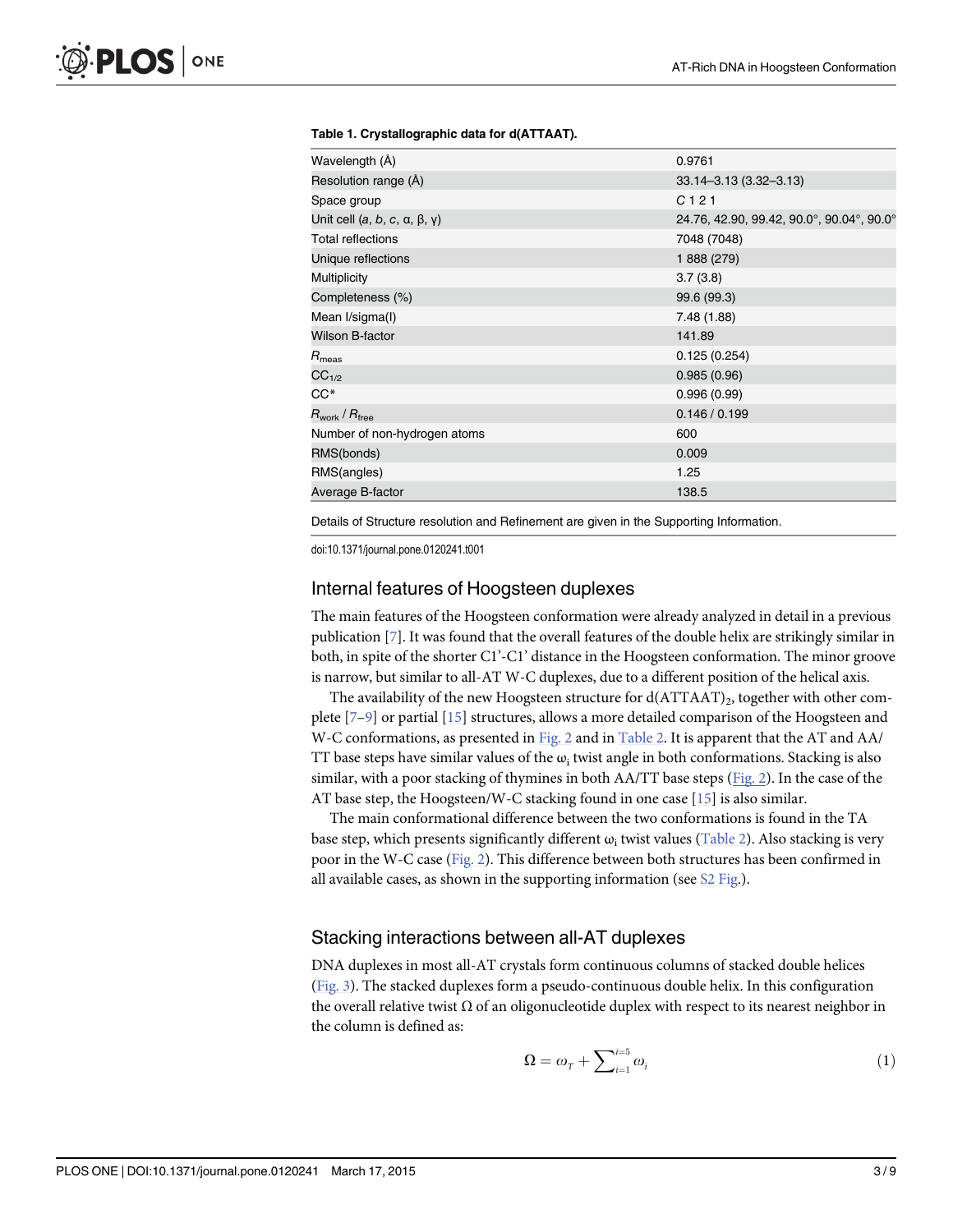<span id="page-3-0"></span>



[Fig 1. E](#page-1-0)lectron density maps of d(ATTAAT)<sub>2</sub>. 2Fo-Fc electron density maps at 1 $\sigma$  level, with Refmac5 map sharpening [\[24\]](#page-8-0): (a) stereo view of two duplexes. All base pairs are in the Hoogsteen conformation. The shift between the two duplexes is very clear at the center of the column. It is shown in detail in [Fig. 4](#page-6-0); (b) one of the central base pairs. Other base pairs have a similar map.

#### [Table 2.](#page-1-0) Comparison of conformational parameters.

| (PDB-ID)<br>C1'-C1'[Å]     | Hoogsteen                   |                          |                                   |                                    | <b>Watson-Crick</b> |                             |  |
|----------------------------|-----------------------------|--------------------------|-----------------------------------|------------------------------------|---------------------|-----------------------------|--|
|                            | ATTAAT (4U9M)<br>8.5<br>8.2 | ATATAT [7] (1RSB)        | <b>ATATATCT [9] (2QS6)</b><br>8.1 | <b>ATATATATAT</b><br>$[15]$ (3EY0) |                     | <b>AAATATTT [16] (2A2T)</b> |  |
|                            |                             |                          |                                   | 8.5                                | 10.4                | 10.6                        |  |
| $\omega_i$ (AT)            | 29.5                        | 33.7                     | 31.0                              |                                    | 31.1                | 34.0                        |  |
| $\omega_i$ (TA)            | 34.8                        | 34.7                     | 36.0                              |                                    | 41.4                | 38.5                        |  |
| $\omega_i$ (AA/TT)         | 38.1                        | $\overline{\phantom{0}}$ |                                   |                                    |                     | 37.0                        |  |
| $\omega_{\mathsf{T}}$ (TA) | 42.4                        | 43.6                     | 40.5                              | 46.9                               | $-13.0$             | $-25.2$                     |  |

References are given in brackets.  $\omega_i$  is the average twist of the base steps and  $\omega_T$  is the average twist of the virtual base step between neighbor duplexes in a column (Calculated with 3DNA[[25](#page-8-0)] from the C1'-C1' virtual bonds).

doi:10.1371/journal.pone.0120241.t002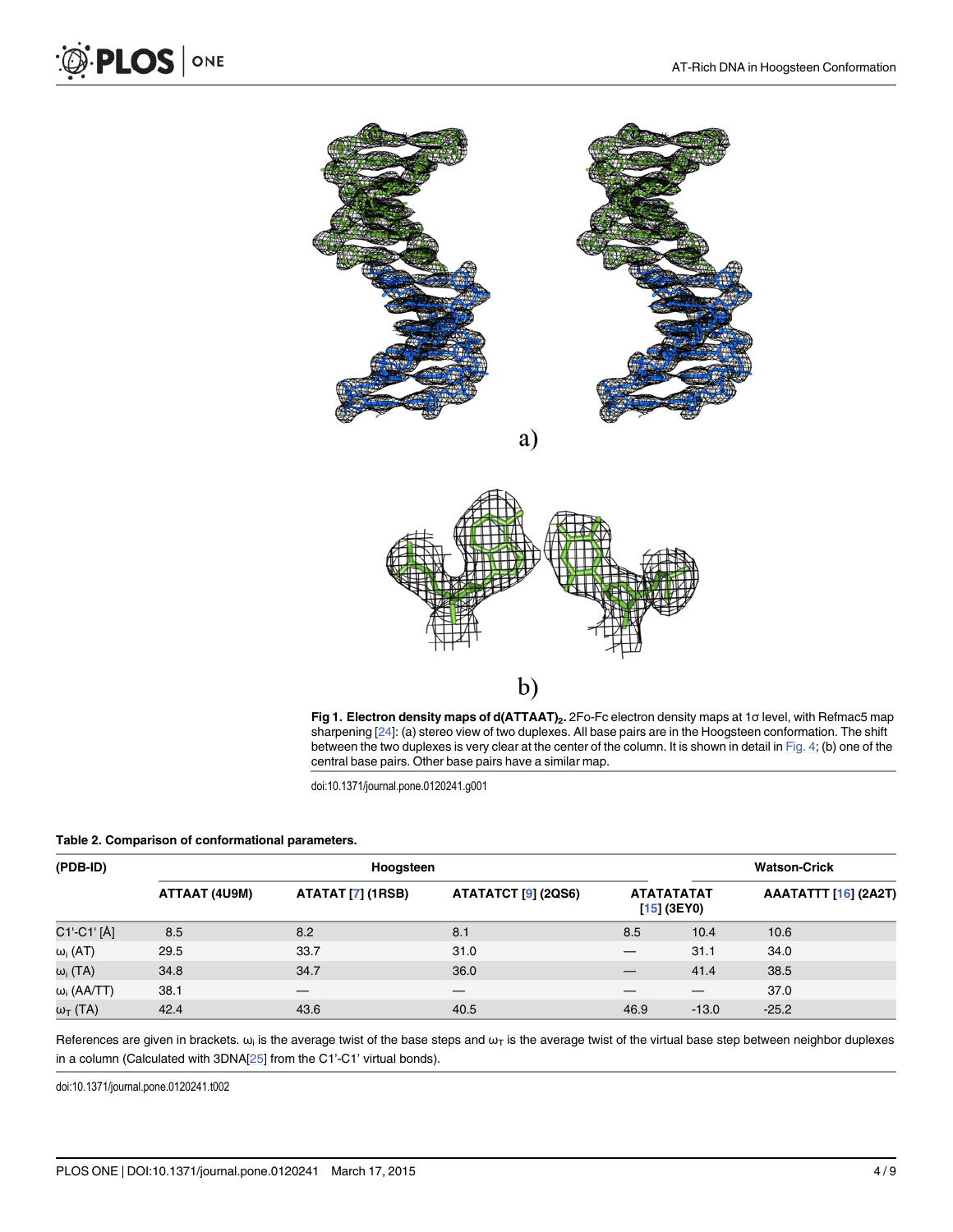<span id="page-4-0"></span>

[Fig 2. B](#page-2-0)ase step stacking comparison in the Watson-Crick and Hoogsteen conformations. It is similar in the AA and AT base steps, including the unique W-C/Hoogsteen case found in the 3EY0 structure [\[15\]](#page-8-0). The TA base step is different in each case, with poor stacking in the Watson-Crick structures: it is shown in greater detail in the supporting information (see [S2 Fig.](#page-7-0)). The Hoogsteen base pairs are shown in blue/green and the Watson-Crick base pairs in orange/purple in this and in the following figures. The dashed lines indicate virtual C1'—C1' bonds.

Where  $\omega_i$  correspond to the twist angle between adjacent base pairs in the oligonucleotide and  $\omega_T$  correspond to the rotational setting angle of the virtual base step between stacked duplexes. In all Hoogsteen structures the value of  $\omega_T$  between neighbor duplexes is similar and close to 40°, only somewhat larger that the twist angle in the base steps inside the duplexes, as shown in [Table 2.](#page-3-0) As a result the columns of duplexes form a perfect pseudo-continuous helix,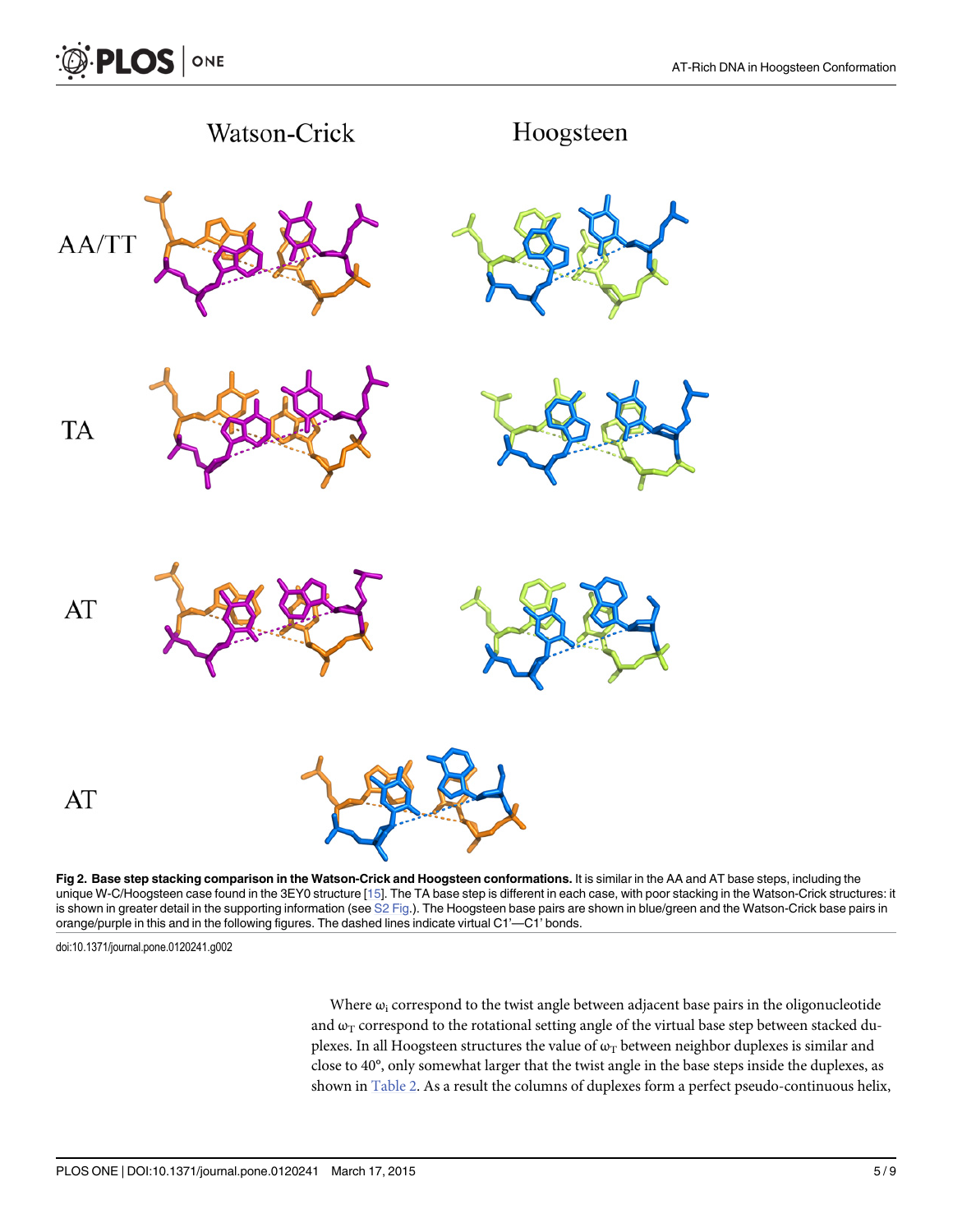<span id="page-5-0"></span>

[Fig 3. C](#page-2-0)omparison of the d(AAATATTT)<sub>2</sub> Watson-Crick structure and the d(ATTAAT)<sub>2</sub> Hoogsteen structure. The overall twist  $\Omega$  and the virtual base step twist  $\omega_T$  between stacked duplexes are indicated. In the Hoogsteen case the double helix is practically continuous throughout the column of duplexes.

as shown in Fig. 3. This behavior is completely different from what is found in all-AT duplexes with Watson-Crick base pairs  $[10, 16]$  $[10, 16]$  $[10, 16]$ , which also crystallize in columns, but with a left handed  $\omega_T$  negative angle, usually around -25°. Several examples are given in [Table 2.](#page-3-0) The values for d(ATATATATAT) deviate, since in this structure the columns of duplexes are not straight, but form a coiled-coil [[15](#page-8-0)].

In fact the most striking difference between the W-C and Hoogsteen structures resides in the virtual TA base step between neighbor duplexes, which has a different sign in either case, as mentioned above. In this way base stacking is improved in W-C duplexes, as it is clearly apparent in [Fig. 4.](#page-6-0) In the Hoogsteen case only adenine stacking is favored, whereas thymines are left poorly stacked. A significant slide of both base pairs is also apparent.

#### **Discussion**

A significant feature of the present structure is the absence of any ligand in the minor groove. In our previous studies  $[7-9]$  $[7-9]$  $[7-9]$  $[7-9]$  $[7-9]$  we had found that extra-helical bases, mainly thymines, were present and might contribute to the stabilization of Hoogsteen DNA. The present structure is stable by itself and does not require any additional ligands, but it is not clear why it crystallizes in the Hoogsteen form. No specific interactions with other molecules which might stabilize the crystal structure have been detected. In particular no trace of ethyl-aniline is apparent in the crystal structure, although it might help to stabilize the Hoogsteen form. Since the energetic difference between the Hoogsteen and W-C forms is rather small  $[17, 18]$  $[17, 18]$  $[17, 18]$  $[17, 18]$  $[17, 18]$ , it is likely that a combination of crystallization conditions, oligonucleotide length and sequence favored the Hoogsteen form in this particular case.

In conclusion, the structure that we have presented here demonstrates that in principle any all-AT sequence of DNA should be capable of adopting the Hoogsteen conformation. Our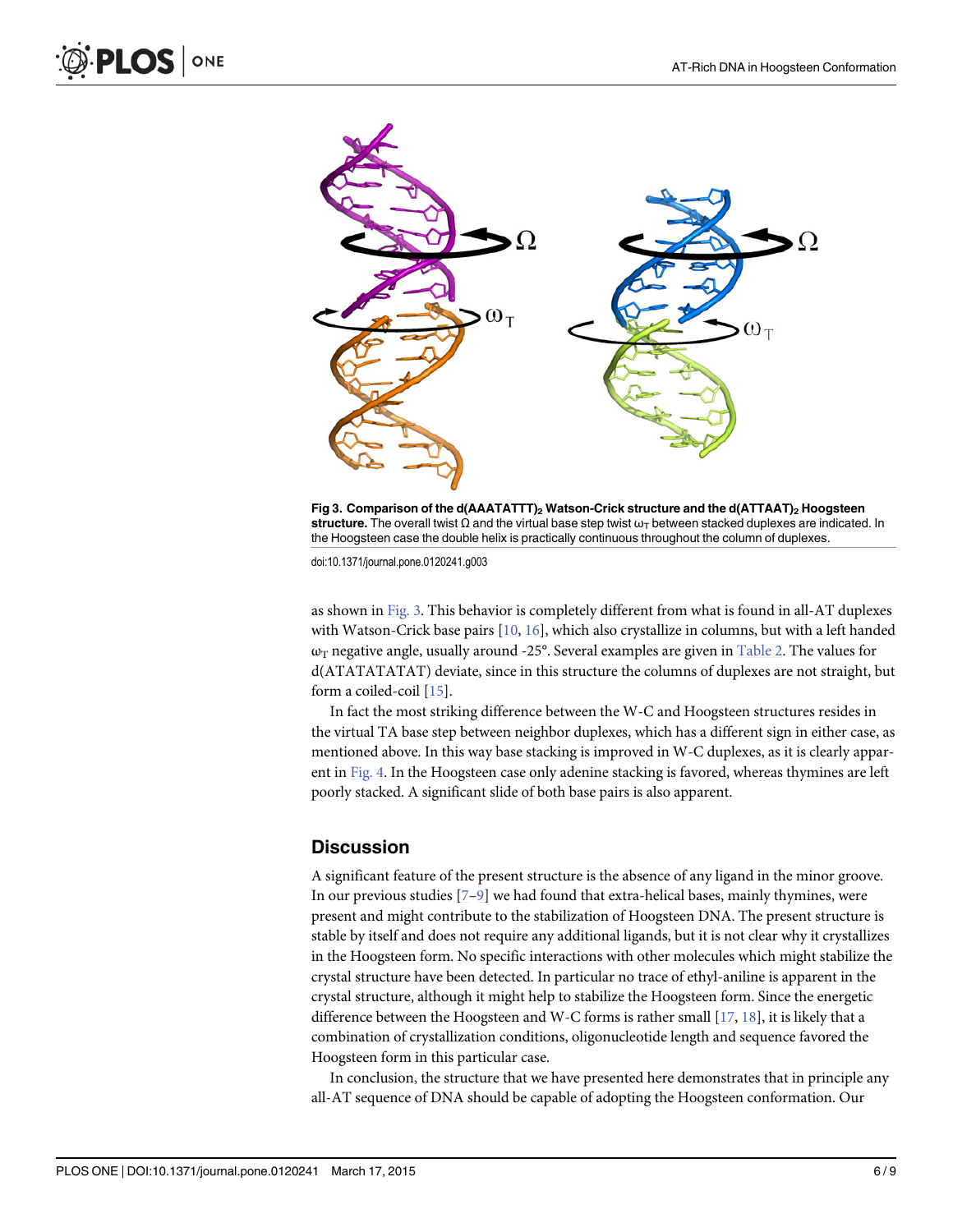<span id="page-6-0"></span>

[Fig 4. S](#page-3-0)tereo views of the virtual TA base step between neighbor duplexes in a column in different Watson-Crick and Hoogsteen structures. In all Hoogsteen cases the base pairs show a similar slide and a practically identical twist angle, close to 40 $^{\circ}$  [\(Table 2](#page-3-0)). In the Watson-Crick case  $\omega_T$  is negative. The dashed lines indicate virtual C1'—C1' bonds. The PDB codes are indicated.

work complements the results of Nicolova et al.  $[2, 19]$  $[2, 19]$  $[2, 19]$ , who have shown that transient Hoogdteen base pairs are frequent in canonical duplex DNA. Such transient base pairs may be a nucleation point for continuous Hoogsteen duplexes, such as those described here and elsewhere  $[7-9]$  $[7-9]$  $[7-9]$  $[7-9]$ . Occasional base pairs are also found in some complexes of DNA with drugs and proteins, as reviewed by Nicolova et al [[20](#page-8-0)]. It is also likely that some regions of the genome may have this conformation "in vivo" under appropriate conditions, since the transition between both forms has a very low energetic cost. The tendency to accommodate extra-helical bases in the minor groove  $[7-9]$  $[7-9]$  $[7-9]$  $[7-9]$  may help to form DNA crosslinks during meiosis  $[21]$  or in the compact territories of gene-poor chromosomes in the nucleus [[22](#page-8-0)]. Furthermore the formation of continuous helices [\(Fig. 3\)](#page-5-0), even when there is a break in the chain, may help in the repair of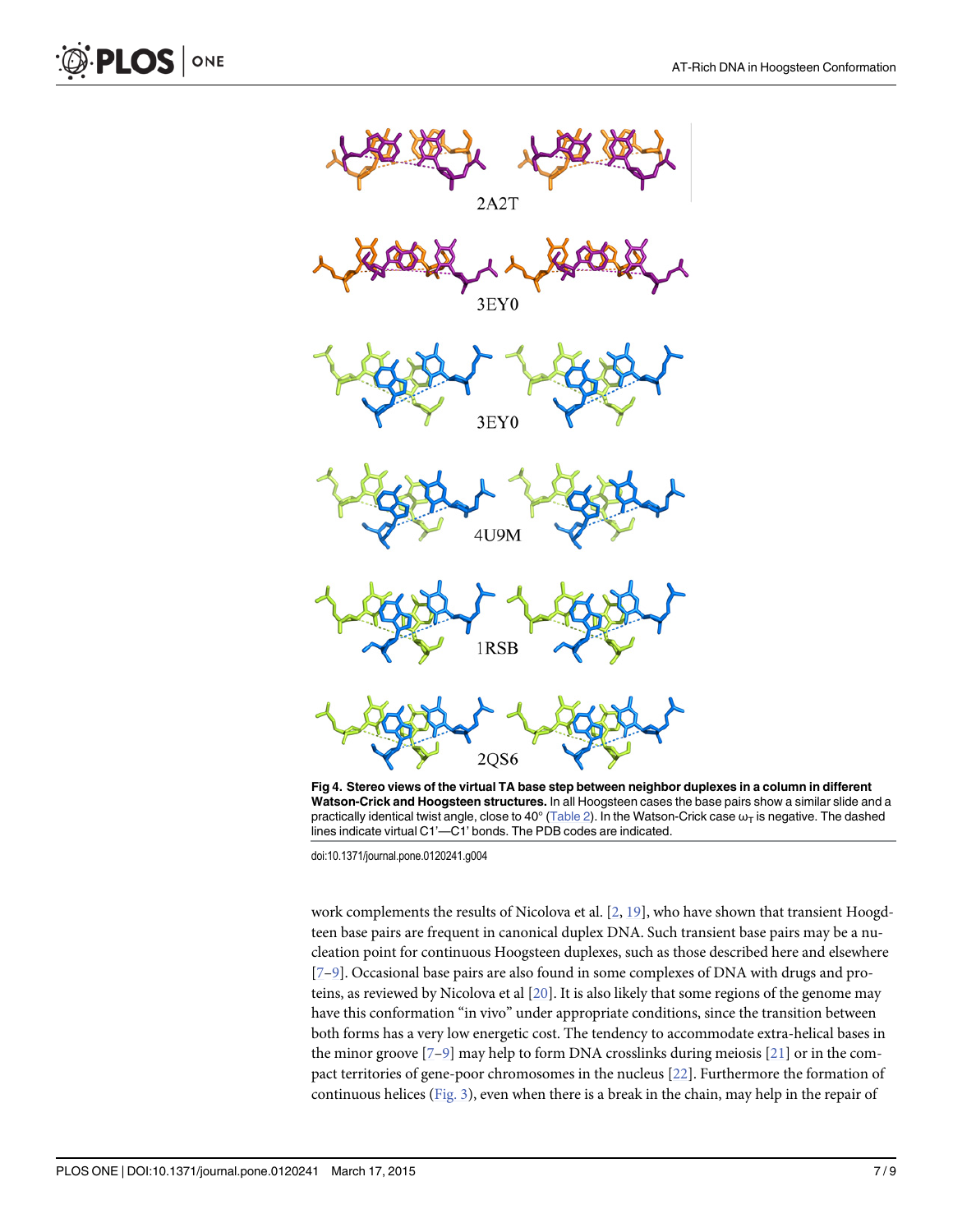<span id="page-7-0"></span>double strand breaks, in DNA recombination, in the action of topoisomerases, etc. We should note that base-stacking is an important contribution to the stability of the double helix [[23](#page-8-0)].

#### Supporting Information

[S1 Fig.](http://www.plosone.org/article/fetchSingleRepresentation.action?uri=info:doi/10.1371/journal.pone.0120241.s001) Crystal packing. The organization of duplexes in the crystal in pseudo hexagonal packing is shown at the left. The unit cell is indicated. The column at the right is formed by five stacked duplexes, which correspond to two asymmetric units. (TIF)

[S2 Fig.](http://www.plosone.org/article/fetchSingleRepresentation.action?uri=info:doi/10.1371/journal.pone.0120241.s002) Stereo views of all internal TA base steps. Comparison of superposed steps in different Watson-Crick (orange/purple) and Hoogsteen (green/blue) structures. The TA step shows better stacking for Hoogsteen than WC. The PDB codes are indicated. (TIF)

[S3 Fig.](http://www.plosone.org/article/fetchSingleRepresentation.action?uri=info:doi/10.1371/journal.pone.0120241.s003)  $\omega_T$  angle in WC and Hoogsteen. Comparison of two columns of five standard B-DNA duplexes with Watson-Crick base pairing and  $\omega_T = -26^\circ$  on the left and Hoogteen with  $\omega_T$  = 42° on the right. Note the very different overall geometry of the columns. (TIF)

[S4 Fig.](http://www.plosone.org/article/fetchSingleRepresentation.action?uri=info:doi/10.1371/journal.pone.0120241.s004) Pseudo hexagonal symmetry P1 related to C2. (TIF)

[S1 Table](http://www.plosone.org/article/fetchSingleRepresentation.action?uri=info:doi/10.1371/journal.pone.0120241.s005). The five twin operators found for the C2 space group and the six twin domains and its fraction as refined in Refmac5. (PDF)

[S1 File.](http://www.plosone.org/article/fetchSingleRepresentation.action?uri=info:doi/10.1371/journal.pone.0120241.s006) Structure solution and refinement. (PDF)

## Acknowledgments

We thank the European Synchrotron Radiation Facility and the staff of BM16 at the ESRF for help with x-ray data collection.

#### Author Contributions

Conceived and designed the experiments: JLC JAS. Performed the experiments: EA JLC. Analyzed the data: FAR EA JAS JLC. Contributed reagents/materials/analysis tools: EA FAR. Wrote the paper: FAR EA JAS JLC. Obtained synchrotron time: JLC.

#### References

- [1.](#page-0-0) Hoogsteen K. The crystal and molecular structure of a hydrogen-bonded complex between 1-methylthymine and 9-methyladenine. Acta Crystallographica. 1963; 16: 907–916.
- [2.](#page-0-0) Nikolova EN, Kim E, Wise AA, O'Brien PJ, Andricioaei I, Al-Hashimi HM. Transient Hoogsteen base pairs in canonical duplex DNA. Nature. 2011; 470: 498–502. doi: [10.1038/nature09775](http://dx.doi.org/10.1038/nature09775) PMID: [21270796](http://www.ncbi.nlm.nih.gov/pubmed/21270796)
- [3.](#page-0-0) Yang W. An overview of Y-Family DNA polymerases and a case study of human DNA polymerase eta. Biochemistry. 2014; 53: 2793–2803. doi: [10.1021/bi500019s](http://dx.doi.org/10.1021/bi500019s) PMID: [24716551](http://www.ncbi.nlm.nih.gov/pubmed/24716551)
- [4.](#page-0-0) Nair DT, Johnson RE, Prakash S, Prakash L, Aggarwal AK. Replication by human DNA polymerase-iota occurs by Hoogsteen base-pairing. Nature. 2004; 430: 377-380. PMID: [15254543](http://www.ncbi.nlm.nih.gov/pubmed/15254543)
- 5. Nair DT, Johnson RE, Prakash L, Prakash S, Aggarwal AK. Human DNA polymerase iota incorporates dCTP opposite template G via a G.C + Hoogsteen base pair. Structure. 2005; 13: 1569–1577. PMID: [16216587](http://www.ncbi.nlm.nih.gov/pubmed/16216587)